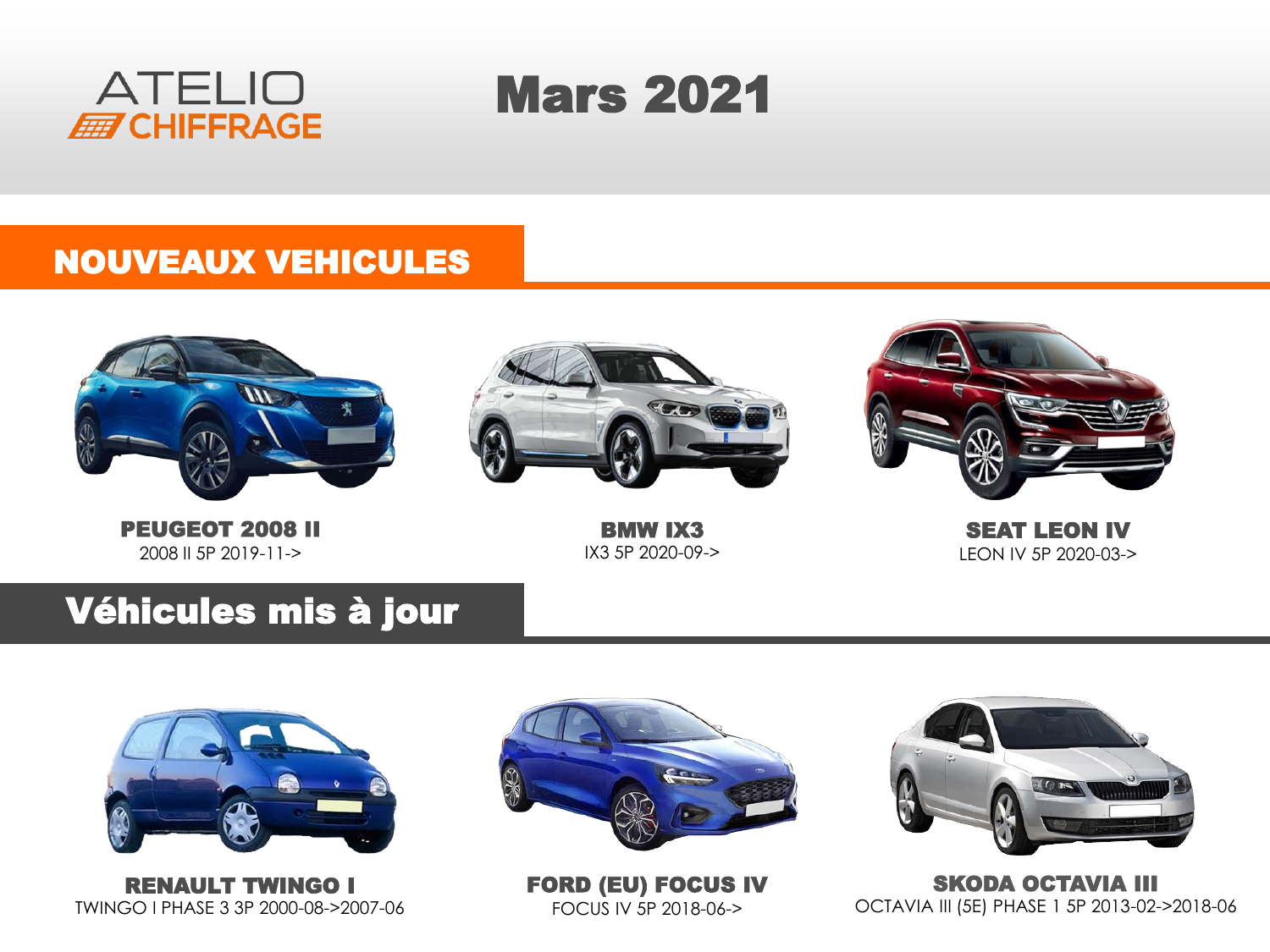

### Nouveaux véhicules

#### Niveau Complet

| <b>MARQUE</b>     | <b>MODELE</b>                                                |
|-------------------|--------------------------------------------------------------|
| <b>BMW</b>        | IX3 5P 2020-09->                                             |
| <b>CITROEN</b>    | C3 III (B618) PHASE 2 5P 2020-09->                           |
| <b>MERCEDES</b>   | CLASSE CLS II (C218) PHASE 2 4P 2014-06->                    |
| <b>MERCEDES</b>   | CLASSE CLS II SHOOTING BRAKE (X218) PHASE 2<br>5P 2014-06->  |
| <b>MITSUBISHI</b> | SPACE STAR III PHASE 3 5P 2020-01->                          |
| <b>PEUGEOT</b>    | 2008 II 5P 2019-11->                                         |
| <b>RENAULT</b>    | KOLEOS II PHASE 2 5P 2019-09->                               |
| ΤΟΥΟΤΑ            | LANDCRUISER V STATION WAGON (J200) PHASE<br>$2.5P$ 2012-01-> |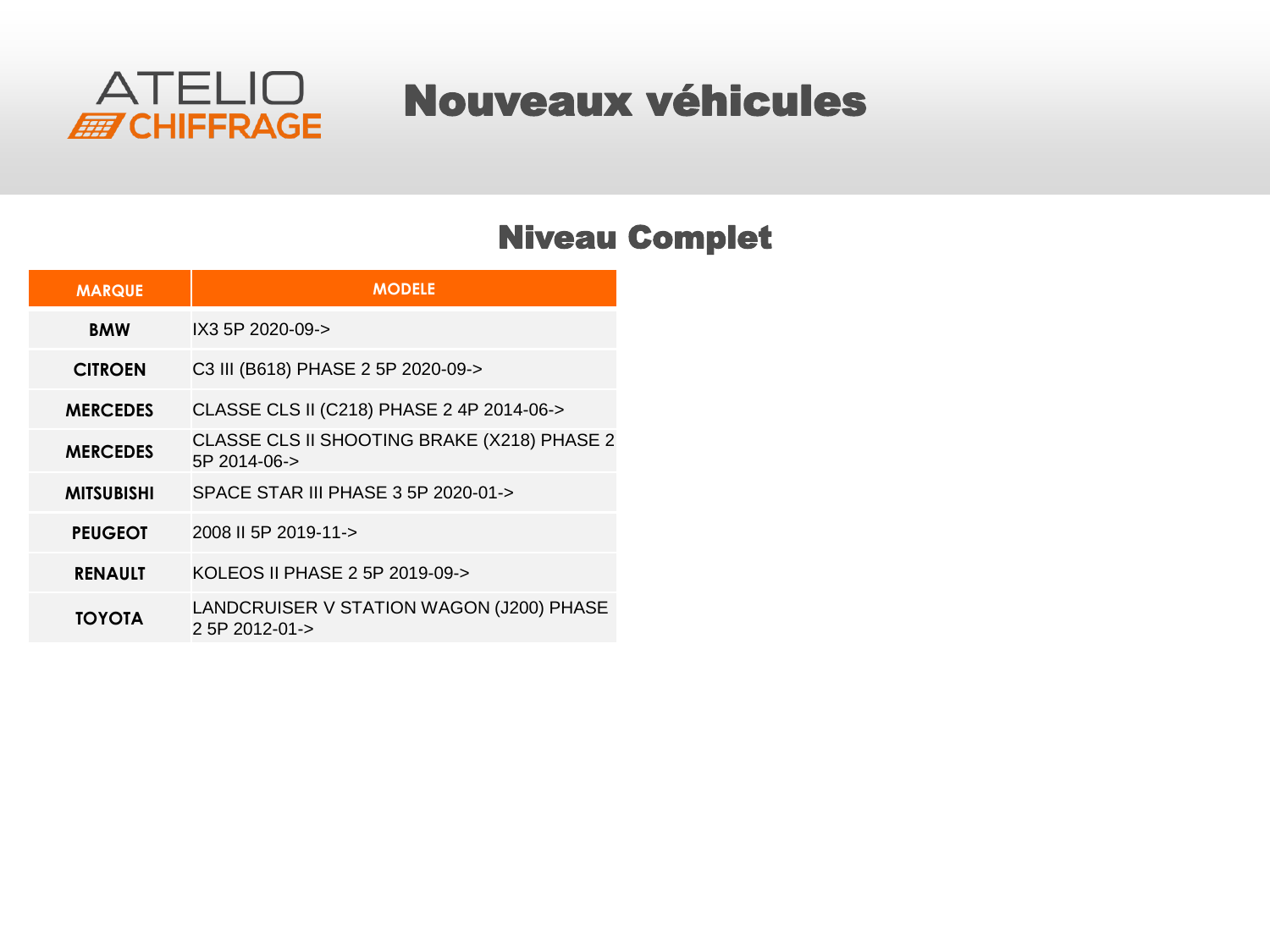

### Nouveaux véhicules

#### Niveau Entretien

| <b>MARQUE</b>  | <b>MODELE</b>                                           |
|----------------|---------------------------------------------------------|
| <b>AUDI</b>    | A5 II SPORTBACK (F5) PHASE 2 5P 2019-09->               |
| <b>AUDI</b>    | A5 II COUPE (F5) PHASE 2 2P 2019-09->                   |
| <b>AUDI</b>    | A5 II CABRIOLET (F5) PHASE 2 2P 2019-09->               |
| <b>FIAT</b>    | 500 III 3P 2020-09->                                    |
| <b>MAZDA</b>   | MX30 5P 2020-07->                                       |
| <b>PORSCHE</b> | PANAMERA II (971) PHASE 1 5P 2016-10->                  |
| <b>PORSCHE</b> | PANAMERA II (971) PHASE 1 5P LONG 2016-10->             |
| <b>PORSCHE</b> | PANAMERA II SPORT TURISMO (974) PHASE 1 5P<br>2017-09-> |
| <b>TOYOTA</b>  | YARIS IV 5P 2020-07->                                   |
|                | VOLKSWAGEN TIGUAN II PHASE 2 5P 2020-09->               |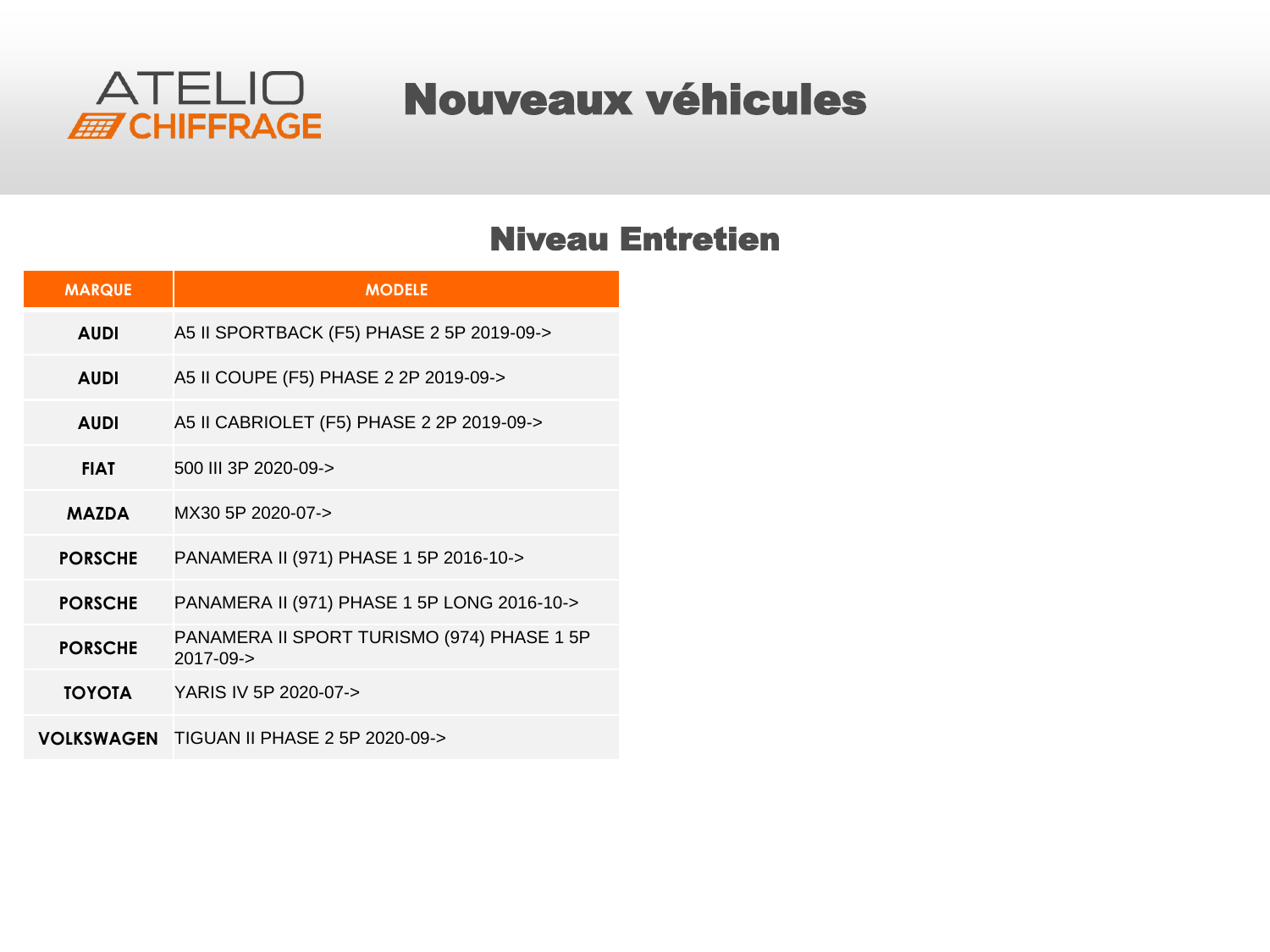

### Véhicules mis à jour

| <b>MARQUE</b>    | <b>MODELE</b>                               | <b>MARQUE</b>     | <b>MODELE</b>                                             |
|------------------|---------------------------------------------|-------------------|-----------------------------------------------------------|
| <b>AUDI</b>      | A3 I (8L) PHASE 2 3P 2000-10->2003-06       | <b>FORD (EU)</b>  | FOCUS IV BREAK 5P 2018-07->                               |
| <b>AUDI</b>      | A3 I (8L) PHASE 2 5P 2000-10->2003-06       | <b>FORD (EU)</b>  | TOURNEO IV 5P - 280 - COURT 2006-09->                     |
| <b>BMW</b>       | I3 PHASE 1 5P 2013-09->                     | <b>HONDA</b>      | CIVIC IX PHASE 1 5P 2017-02->                             |
| <b>BMW</b>       | X6 II (F16) 5P 2014-09->                    | <b>HONDA</b>      | CIVIC IX BERLINE PHASE 1 4P 2017-02->                     |
| <b>BMW</b>       | X4 II (G02) 5P 2018-07->                    | <b>JAGUAR</b>     | F-TYPE COUPE PHASE 2 3P 2017-04->                         |
| <b>CITROEN</b>   | ZX PHASE 2 3P 1994-07->1998-06              | <b>JAGUAR</b>     | F-TYPE CABRIOLET PHASE 2 2P 2017-04->                     |
| <b>CITROEN</b>   | ZX PHASE 2 5P 1994-07->1998-06              | <b>LAND ROVER</b> | RANGE ROVER VELAR 5P 2017-06->                            |
| <b>CITROEN</b>   | ZX BREAK PHASE 2 5P 1994-07->1998-06        | <b>MERCEDES</b>   | CLASSE GLC COUPE (C253) PHASE 1 5P 2016-08-<br>$>2020-03$ |
| <b>CITROEN</b>   | BERLINGO III BREAK (K9) 5P 2018-05->        | <b>MERCEDES</b>   | CLASSE GLS I (X166) 5P 2015-10->                          |
| <b>CITROEN</b>   | BERLINGO III BREAK (K9) 5P LONG 2018-07->   | <b>MERCEDES</b>   | CLASSE CLS III (C257) 4P 2018-01->                        |
| <b>CITROEN</b>   | BERLINGO III FOURGON (K9) 4P 2018-05->      | <b>MERCEDES</b>   | CLASSE GLE II (V167) 5P 2018-10->                         |
| <b>CITROEN</b>   | BERLINGO III FOURGON (K9) 4P LONG 2018-07-> | <b>OPEL</b>       | GRANDLAND X 5P 2017-10->                                  |
| <b>FORD (EU)</b> | FIESTA IV PHASE 2 3P 1999-09->2002-09       | <b>RENAULT</b>    | MEGANE I PHASE 2 5P 1999-03->2002-09                      |
| <b>FORD (EU)</b> | FIESTA IV PHASE 2 5P 1999-09->2002-09       | <b>RENAULT</b>    | MEGANE I COUPE PHASE 2 2P 1999-03->2002-09                |
| <b>FORD (EU)</b> | FOCUS IV 5P 2018-06->                       | <b>RENAULT</b>    | MEGANE   CLASSIC PHASE 2 4P 1999-03->2002-10              |